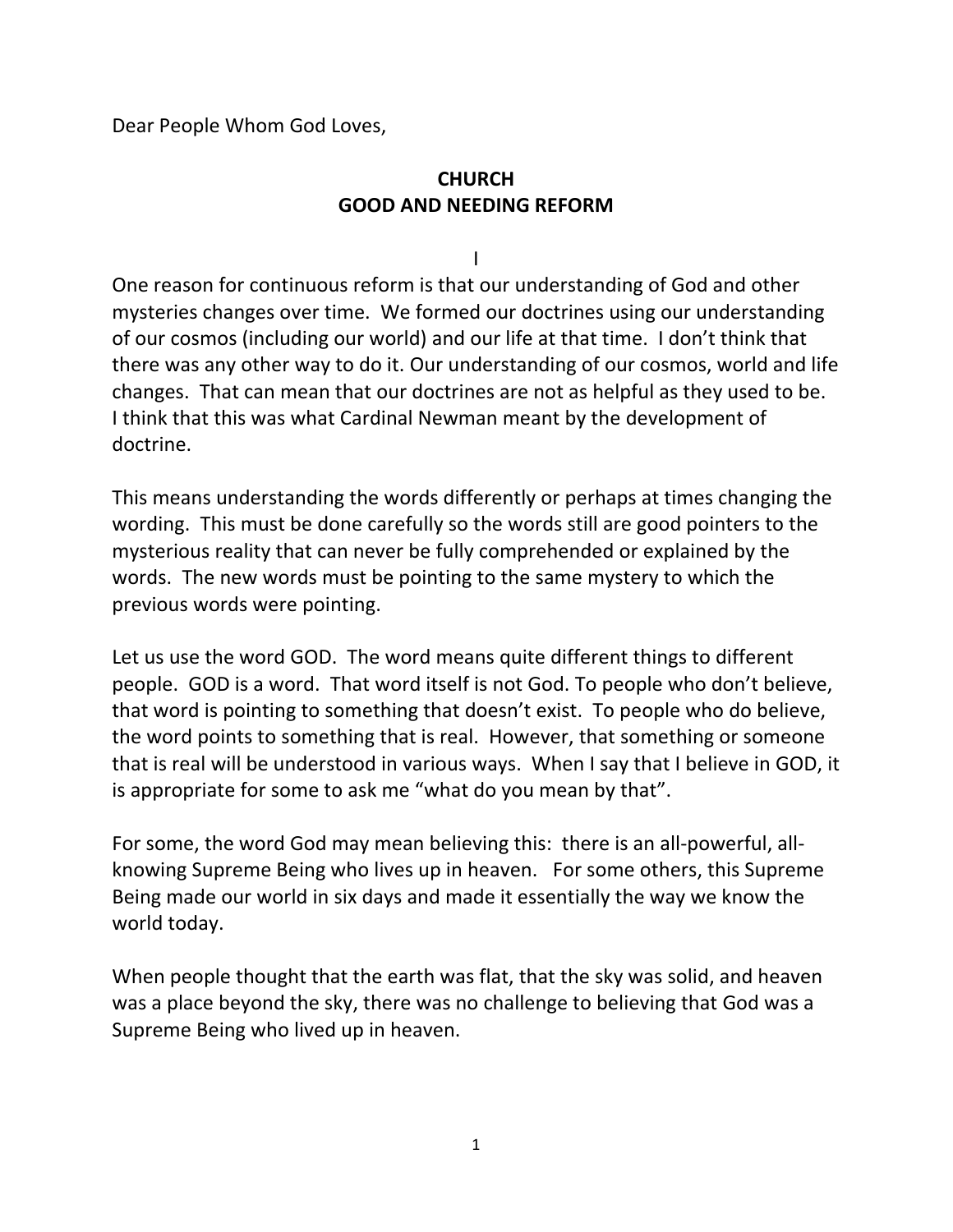Fortunately, we don't have to choose between giving up our belief in God and accepting what science has shown.

The word God still points to Ultimate Reality, but the mystery now reveals more than the idea of a Supreme Being who lives up in heaven. Today, belief in Ultimate Reality does not have to carry the baggage of ancient cosmology.

What works for me is that Ultimate Reality is LOVE. The word God for me points to Ultimate Reality as infinite uncreated LOVE that has no form or shape, nothing material or in any way physical. LOVE is spirit that gives birth to the cosmos and lives within the cosmos in ways that are not describable by scientific experiment.

The birthing (creating) of the cosmos is not the same kind of cause and effect that is done by anyone or anything that is physical.

Our human loves are real; they are spirit and not physical (although they may be expressed physically).

For me, what is of ultimate importance is *love*. We are the created loves. Without love, even valuable things have no lasting value. I wonder if believing that love is what is ultimately important is close to saying I believe in God. For me, saying this LOVE is ultimately important is the same as saying I believe in God as long as we say that LOVE is someone.

\*\*\*\*\*\*

This brings us to a second reason why reform needs to be continuous in our church. This is similar to the first reason but comes from a different perspective. Let us reflect on what Jesus said to his disciples shortly before he died. This is from Jn. Ch. 16, V. 7.

"But I tell you the truth, it is better for you that I go. For if I do not go, the Advocate (Holy Spirit) will not come to you. But if I go, I will send him to you."

These words must have caused much confusion among his disciples. They had learned so much from him. They looked to him for leadership and direction. They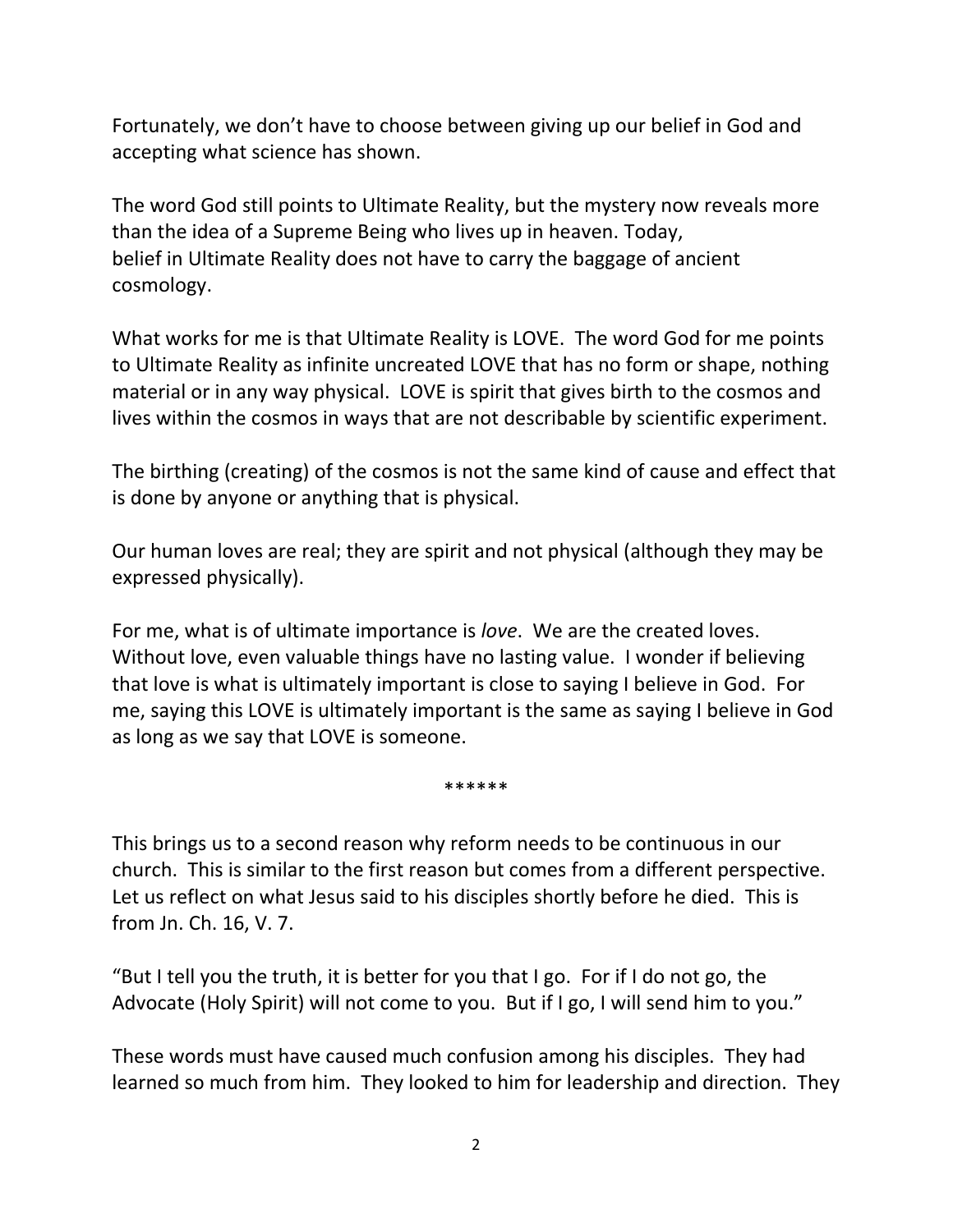loved him. The words "it is better for you that I go" must have seemed like a knife piercing their hearts which were filled with sorrow and fear.

Perhaps at some time in his ministry Jesus may have had the intention of forming some kind of structure. Confer Mt. Ch 16. 18a. "And so I say to you, you are Peter and upon this rock I will build my church."

By the time he died he had gathered a band of followers who were Jews like himself. Jesus criticized what he saw in Judaism that was contrary to his vision of the reign of God, yet he and they continued to worship as Jews. Jesus lived and died a believing Jew. This was true of his followers for some years after his death.

The reason I mention this is that there was no institution that his followers could cling to. They had no format to follow that could give them direction. They had only the memory of who Jesus was and how he lived and taught.

The thought of Jesus being gone must have been terrifying to them. So Jesus' words that "it is better that I go" must have made no sense to them. Also Jesus' saying that if he goes he will send the Holy Spirit must have seemed terribly mysterious.

\*\*\*\*\*\*

After Jesus was crucified, many of his disciples scattered - especially the men who felt that they were then in danger. They would naturally have been afraid that if their leader was crucified, they could well be next.

But then something happened to them - the Resurrection and the coming of the Holy Spirit. The experience of the Resurrection is related in all four gospels. The experience of the Holy Spirit is spoken of in the Acts of the Apostles and the letters of Paul, James, and Peter.

The bible describes the Resurrection and the coming of the Holy Spirit in mysterious language, but what we do know is the effect that they had on the disciples. It changed them from being a frightened scattered group, into people of courage and strength.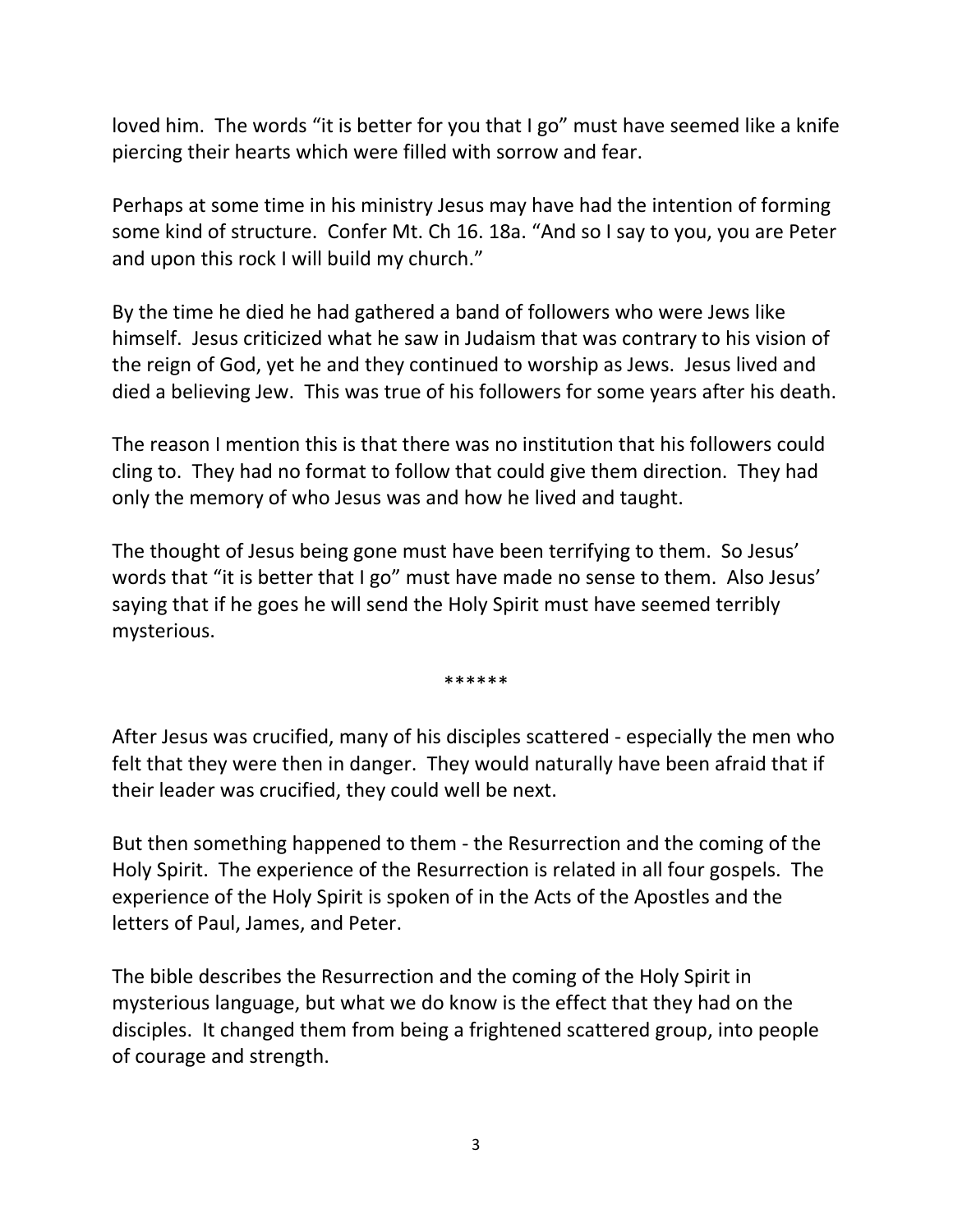They went out and preached that this Jesus you crucified has risen from the dead. This put them in mortal danger - and indeed martyrdom was the fate of some. But their experience of the Resurrection and the Holy Spirit gave them faith and courage that was greater than their fear.

\*\*\*\*\*\*

This brings us back to Jesus leaving and the sending of the Holy Spirit. This little group of followers named the Jesus movement had to set out - with the help of the Holy Spirit - to slowly and painfully set up some type of form and structure that eventually became the church.

From the earliest times they would gather to share a meal together as they had done with Jesus. This is where our Eucharist comes from.

\*\*\*\*\*\*

We will now look at the consequences of the Holy Spirit working through human beings. This can help us see why church is both good and in need of reform. Why is the church good? I believe it is because the Holy Spirit lives and works in the people of God that we call church. (Please remember that the Holy Spirit lives and works in everyone and indeed all of creation. The Spirit was active before there were religions and churches. I am sure that the Spirit lives and works through the various kinds of creation in ways that are appropriate to the creatures. I don't try to explain that.)

\*\*\*\*\*\*

Here are some examples of goodness through our long history.

- In the early centuries the people of God found it contradictory to be a follower of Jesus and to engage in war.
- Through the centuries helping the poor, the sick and societal rejects were seen as part of the church's mission.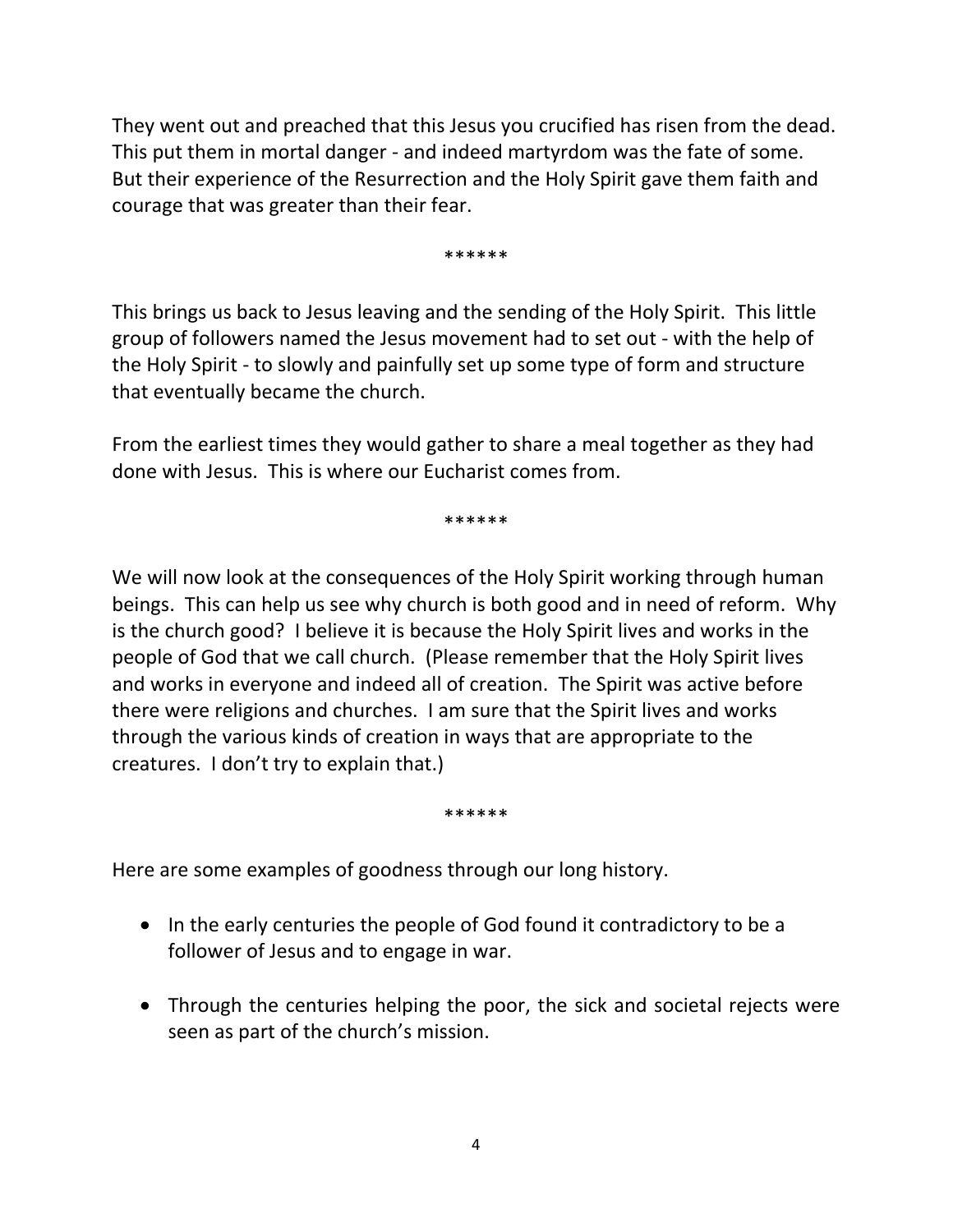- Throughout the centuries (more at some times than others) the church has fostered the quiet prayer that allows the Holy Spirit to transform us into more compassionate, merciful and loving people.
- The people of God have preserved the message of Jesus who taught that God is a loving Father (Mother means the same thing)… Who makes his sun rise on the bad and good… And causes rain to fall on the just and unjust… Who seeks the sheep that was lost… Who welcomes home the son who was a wastrel and sinned deeply... Who searches for the lost coin that was needed to feed the family…

The church has imitated the memory of Jesus who welcomed and drew into wholeness the dishonest tax collectors, the prostitutes, the sinners, the adulterers and the rejects of his society.

\*\*\*\*\*\*

To see the people of God accurately we must recognize the good that the Holy Spirit has done through the people.

At the same time to see the people of God accurately, we must recognize that the people of God are *people.* To be people means to be imperfect, to be prone to mistakes and sin. It means to be drawn – and sometimes strongly – to bolster ones ego by seeking power, money, and prestige for their own sake and thus be more or less blind to how we hurt people in the process. It is so easy for us to use religion as a cover to hide – even from ourselves – what we are doing.

This is why we – the people of God – must be aware of our frailty and to be willing and open to reform all of the time. The Holy Spirit is working through imperfect creatures we call people. The presence of the Holy Spirit does not prevent all of our mistakes and sins, but it can help us to acknowledge our mistakes and sins and help us to reform and repair the harm and pain that we have caused.

We must always be open to reform. Our long history shows that mistakes, sin and reform are a reality.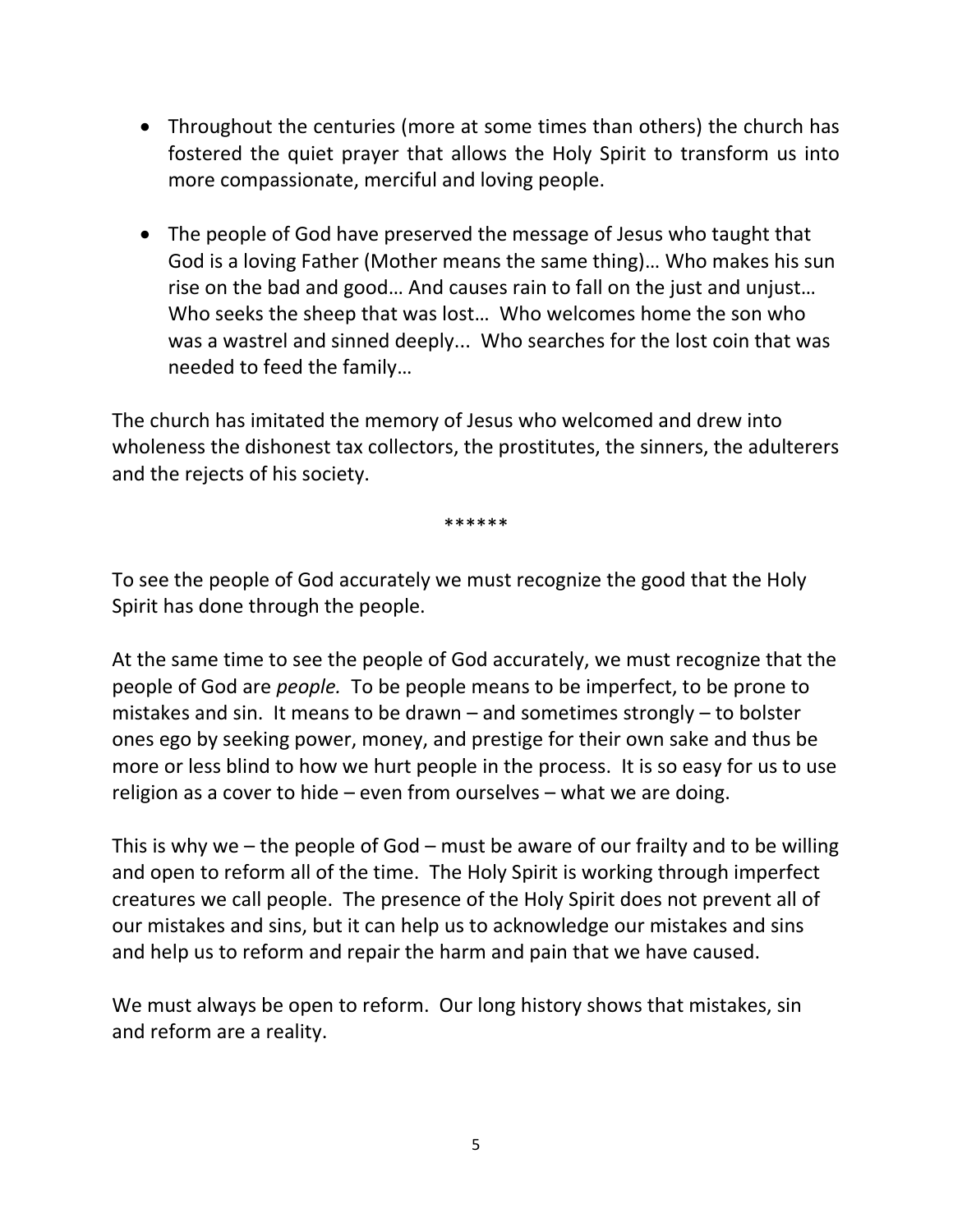Some examples from our history:

- We changed from a minority persecuted by the civil powers to becoming interwoven with the civil powers and with many church leaders becoming civil authorities themselves.
- We changed from being pacifists to at times leading military actions ourselves.
- We had periods where we turned people over to the civil authorities to be burned at the stake because their beliefs were deemed to be heresy.
- We had a period where the papacy was corrupt. It was power and money that ruled.
- We have today the sexual abuse scandal. Not only those who did the abuse, but also those who looked away. Those who did not hear the cries of pain from those who were abused and their families because protecting the good name of the church became more important…

Our history makes clear to me that reform of the people of God is always necessary and we must be alert to that. The goodness of the people of God must not blind us to the mistakes and sins. The mistakes and sins of the people of God, however, must not blind us to the good.

There is a story about the Emperor Napoleon and a powerful Cardinal of the church. One day Napoleon said to the Cardinal "I could destroy this Catholic Church of yours with a single powerful blow of my fist." The Cardinal responded "what makes you think that you could do this when we church leaders could not do it with our centuries of mistakes and sins."

II

A final note that helps me to better work through the confusing journey of goodness and reform without being caught too badly into anger and selfrighteousness. That is the question of judgment.

Sometimes we see people in what appears to be bad behavior. Is it better to judge or not to judge? I see this as a question that is not helpful. I see it as a wrong question. I see it this way: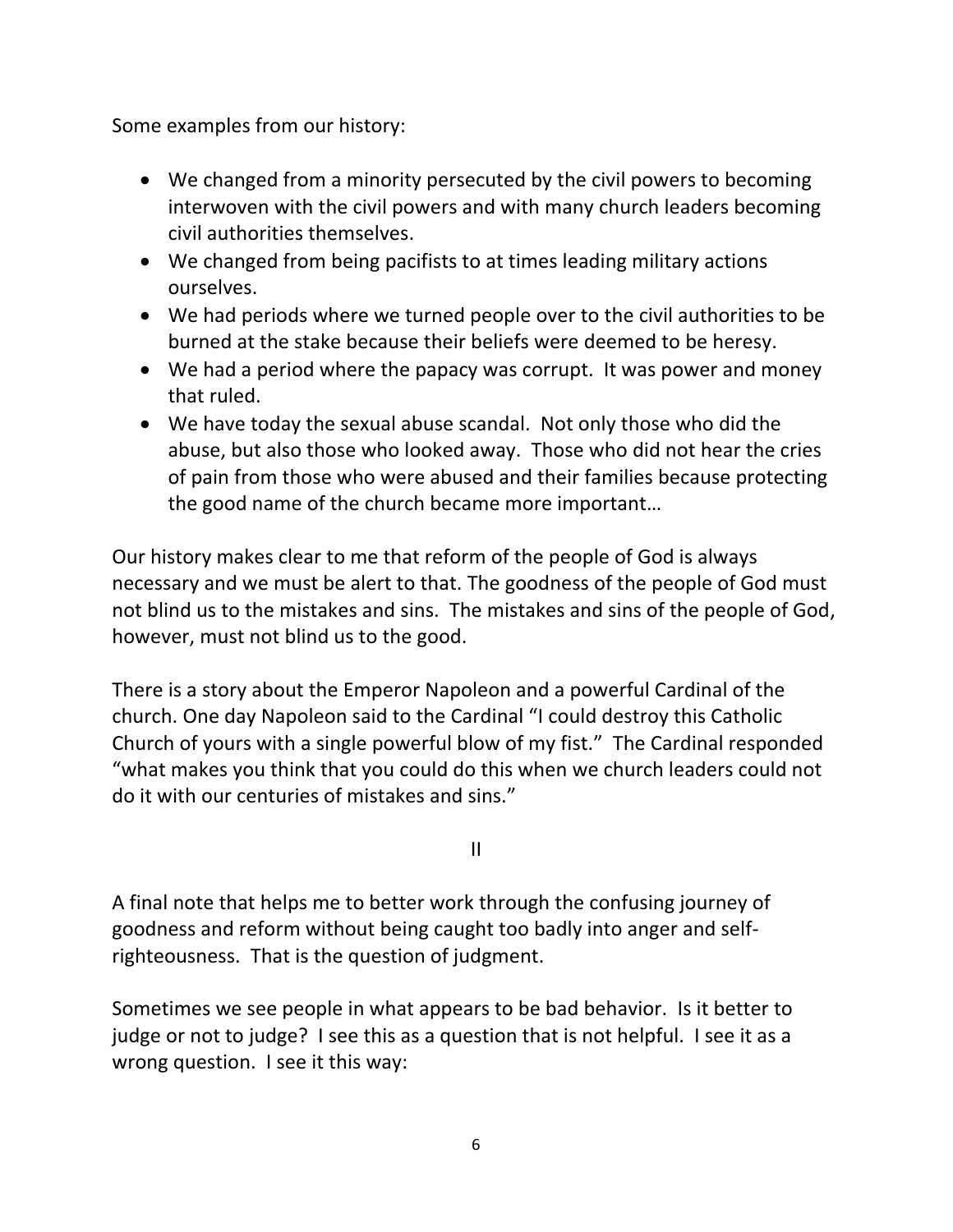We can often make reasonable judgments about whether actions and behaviors are good or bad by determining whether they are causing harm. When we judge that someone is causing harm, then it is right and necessary that the person be restrained from doing this behavior that hurts people. I see this as a correct judgment.

Can we judge that the person acting with bad behaviors is a bad person? My belief is that we are not in a position to judge. Why would I say this? Do we really know what is behind the behavior? How much freedom of choice is present? Do we know deeply what is in the person's background? Do we know how much trauma and brain damage that they suffered when they were little? Perhaps even in the womb. Do we know what damage they suffered later in life? Do we know what their brain was telling them when they did the bad action?

Some soldiers coming back from war will engage in bad and even killing actions that they would never have done before they were traumatized in battle. How can we judge them as bad people when it appears that war caused the brain damage that creates the bad behaviors? Obviously, the behavior needs to be managed but until the person is healed from the trauma, the impulses are affected by previous trauma.

I remember reading about a young girl who was about 12 or 13. She had the disease of attention deficit hyperactivity disorder (ADHD). Her bad behavior was driving her parents wild. They took her to a doctor who gave her medicine that didn't work for her form of ADHD. She got worse. Her behavior became even more destructive than before. Bad behavior became worse behavior. They later found a doctor who understood how to treat her trauma. Through this treatment her behavior changed dramatically. She became a sweet loving girl.

My point is this. Her behavior was bad, then worse - and finally good. Was she a bad person, then a worse person and finally a good person? I suggest that she was the same valuable person through it all. That doesn't mean that her parents and she didn't suffer a lot.

There is something deeper in us than the way our brain is functioning. This is why I think that it is mistake to judge a person as bad just because their behavior is